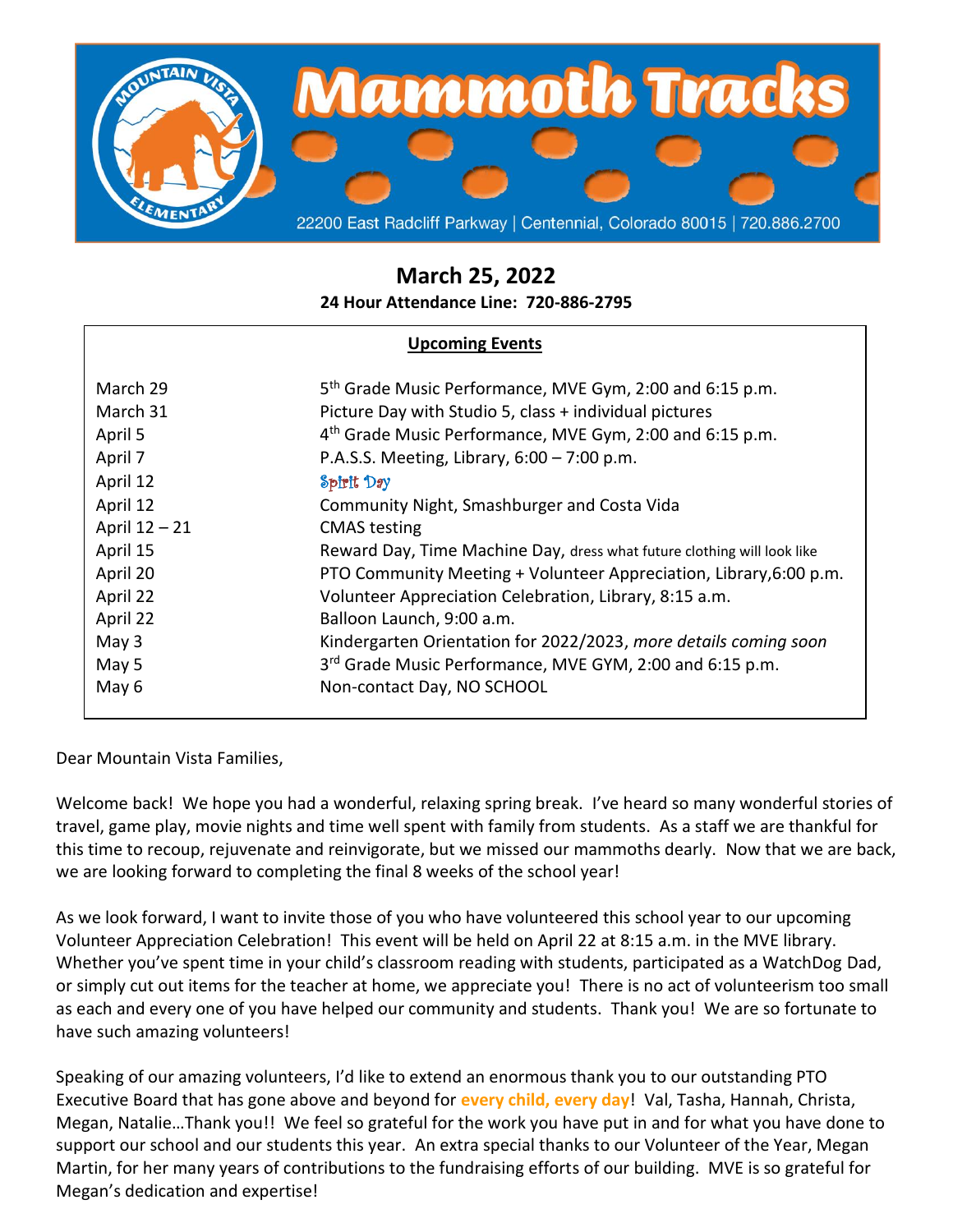On that note, I also want to encourage those of you who may be looking for a way to give back to look into the board positions that are open! PTO is a great way to get involved, and you will find that there are executive and non-executive positions with various amounts of responsibilities to fit every availability! Please see below to find more information about the open positions. If you are interested or if you have questions, please reach out to our president, Valerie Harper at [presidentmvpto@gmail.com.](mailto:presidentmvpto@gmail.com) We hope you will join us!

Last but certainly not least, please join me in welcoming Tavonni Robbins, our new office registrar to Mountain Vista! She comes to us from Sunrise Elementary and began her position behind the front entry desk this past Monday. Welcome to the family, Tavonni!

With great appreciation, Megan Carkhuff Principal **Dream. Believe. Achieve.**

**\*\*\*\*\*\*\*\*\*\*\*\*\*\*\*\*\*\*\*\*\*\*\*\*\*\*\*\*\*\*\*\*\*\*\*\*\*\*\*\*\*\*\*\*\*\*\*\*\*\*\*\*\*\*\*\*\*\*\*\*\*\*\*\*\*\*\*\*\*\*\*\*\*\*\*\*\*\*\*\*\*\*\*\*\*\*\*\*\*\***

## **GREETINGS FROM COLORADOMATHCAMP!**

I hope the 2021-22 school year is treating you well! I'm excited for another season of summer math camps!

Registration is OPEN for our Summer 2022 sessions. <https://coloradomathcamp.com/>

*The goal--as always--for these summer programs, is to give students some fun and challenging math to do over the summer, whether they'd like to improve their math competition scores....or if they just LOVE to learn problem-solving strategies for tricky math problems!*

Let me know if you have any questions. Matt Bixby [coloradomathcamp@gmail.com>](mailto:coloradomathcamp@gmail.com) ColoradoMathCamp

## **REPORTING AN ABSENCE – ATTENDANCE LINE – 720-886-2795**

If your child will be absent for any reason, please remember to call our 24-hour attendance line. Please leave your student's first and last name, teacher's name, and the reason for the absence. If your child is not feeling well, please describe in detail the symptoms they are experiencing. For example, do they have a fever? Do they have shortness of breath, cough, runny nose, upset stomach, vomiting, or diarrhea? Also, leave your name and a good contact phone number for you. Thank you for your partnership as we work to keep our students and staff healthy. **Attendance: 720-886-2795**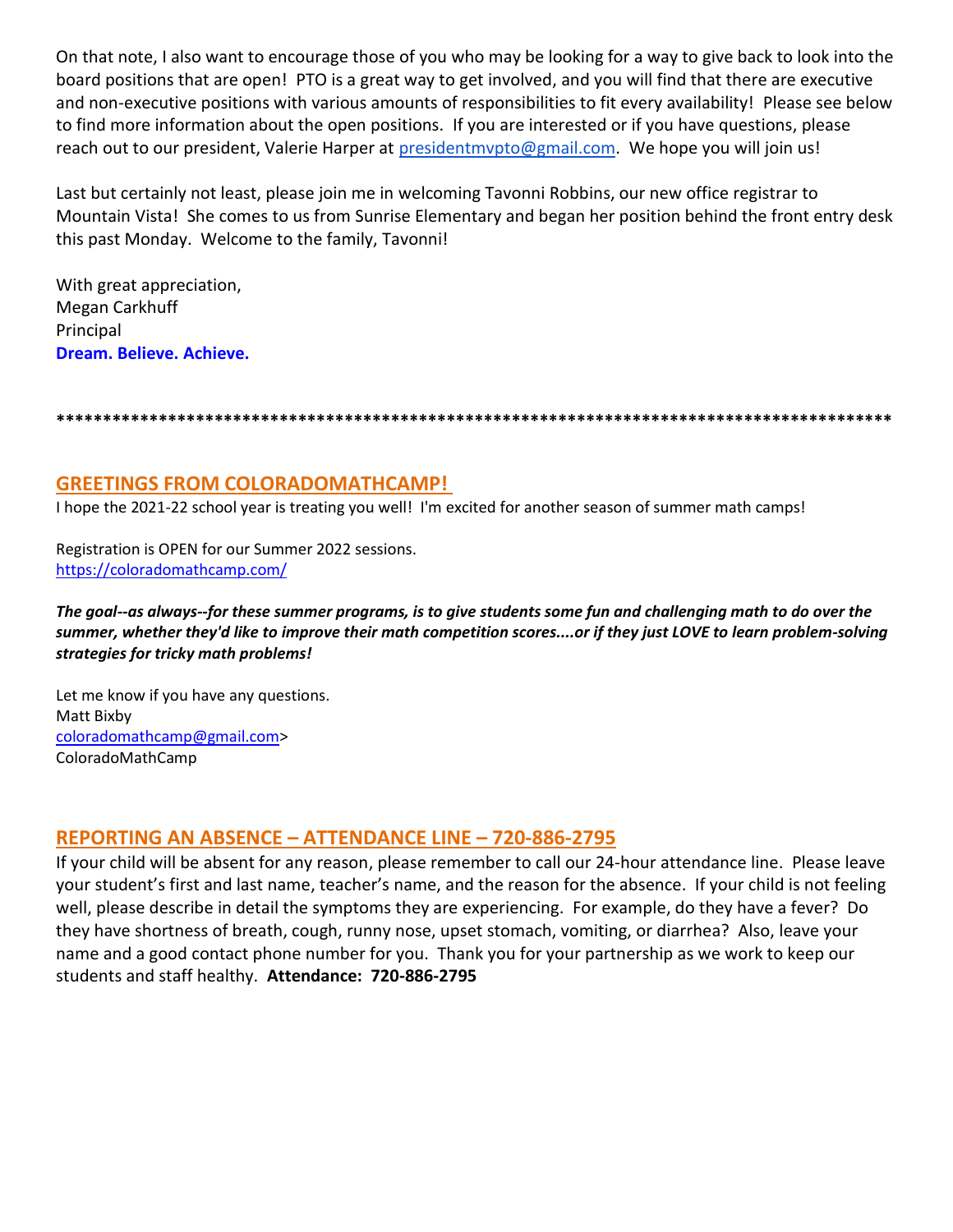# **Mountain Vista Elementary School**





### Spirit Day/ Community Night: Tuesday, April 12th!

Wear your spirit wear/school colors and show off our Mammoth Pride for MVE's Spirit Day. Then attend Community Night at either Costa Vida located at: 23890 E Smoky Hill Rd Suite 30, Aurora, CO 80016 and Smashburger located at 23890 E Smoky Hill Rd Unit 240, Aurora, CO 80016. See upcoming flyers in folders for more details.



Time Machine Day - Dress like you predict the clothing will look in the future! Have fun and be creative!

Sign up for Amazon Smile and a percentage of all your purchases will come back to our school!

Search "Amazon Smile" to learn how. The group/

nonprofit charity name you will want to support is

Cherry Creek School District Parent Teacher

Community Council Inc An. Thank you!

Reward Day: Friday, April 15th!



TII

Did you take any good remote learning pics? Email it to YearbookTeamMVPTO@gmail.com

#### amazonsmile

**Amazon Smile** 



### **BOX TOP Collection**

Please keep scanning those receipts and sending in any leftover physical Box Tops that you collect for Mountain Vista! Also check out the app for how you can allocate to your specific classroom.



For updates on the happenings at MVE, Follow our Facebook Page at:

## https://www.facebook.com/mountainvistaccsdpto or search for Mountain Vista PTO

## **March 2022**

## **Upcoming Events**

April

12-School Spirit Day & Community/Restaurant Night @ Costa Vida & Smashburger

15-Reward Day: Time Machine Day

20-Volunteer Appreciation 6:00pm-6:30 pm & followed by PTO Community meeting 6:30pm

#### **PTO Board Members**

President Valerie Harper PresidentMVPTO@gmail.com

**Vice President** Natasha Romero VicePresidentMVPTO@gmail.com Treasurer Hannah Okai-Mensah TreasurerMVPTO@gmail.com Secretary Christa Keller SecretaryMVPTO@gmail.com Communications Natalie Guenther CommunicationsMVPTO@gmail.com Fundraising Megan Martin fundraisingmvpto@gmail.com

Events - OPEN

Spirt Wear Coordinator (s) - OPEN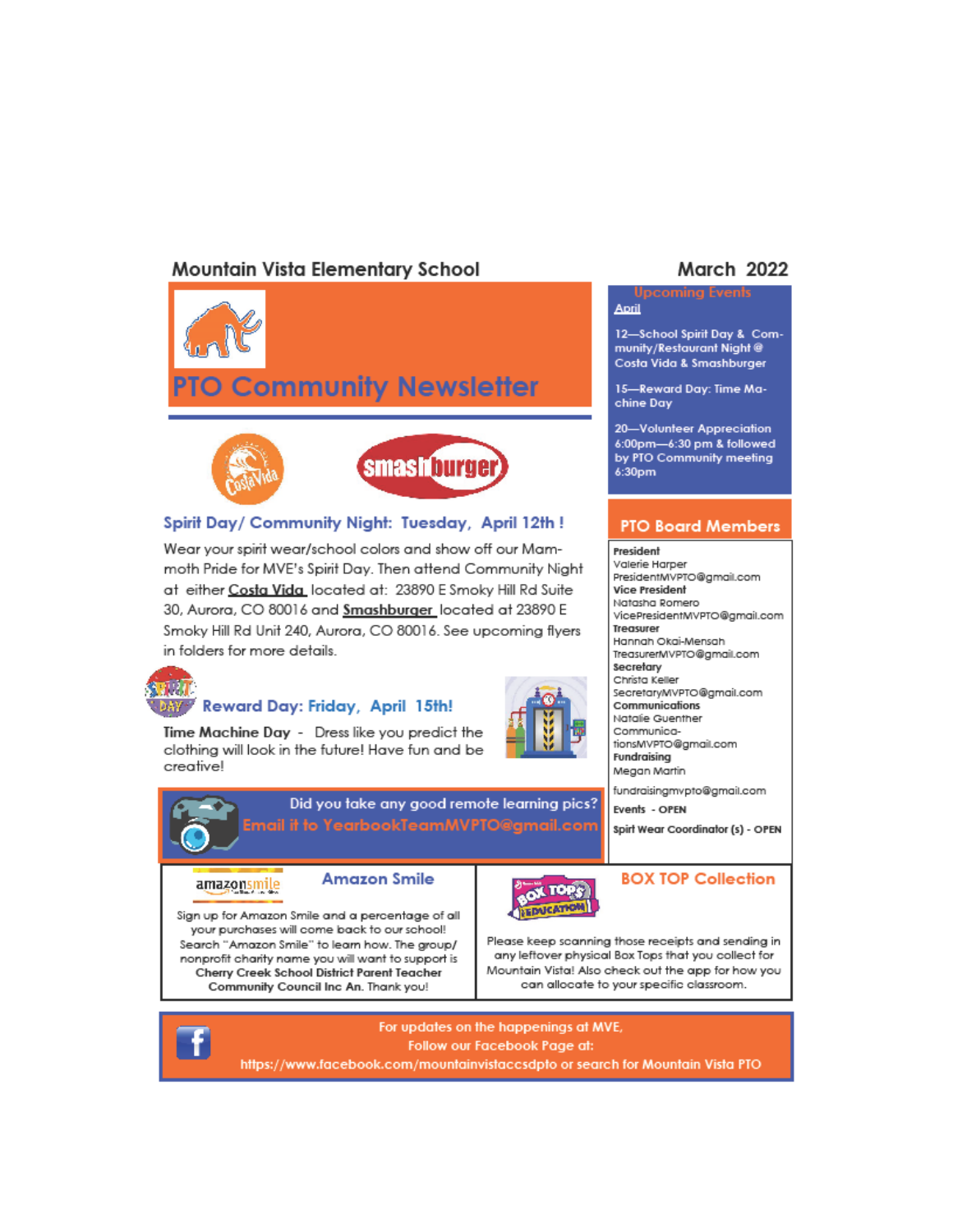## **Mountain Vista Elementary School**

**March 2022** 



# **PTO Community Newsletter**



Congratulations to our amazing MVE Volunteer of the Year, our Fundraising PTO Executive Board Member Megan Martin! She recently was honored at the CCSD Exceptional Volunteer Event! We cannot begin to express our appreciation for her and what she does for MVE as the Fundraising Chair! We appreciate her VOLUNTEERING her time so our community and kids has community/restaurant nights, Skate Night Out, Silent Auction, Boosterthon run, Readathon etc. Thank you for your service!

# **Congratulations Megan!!!**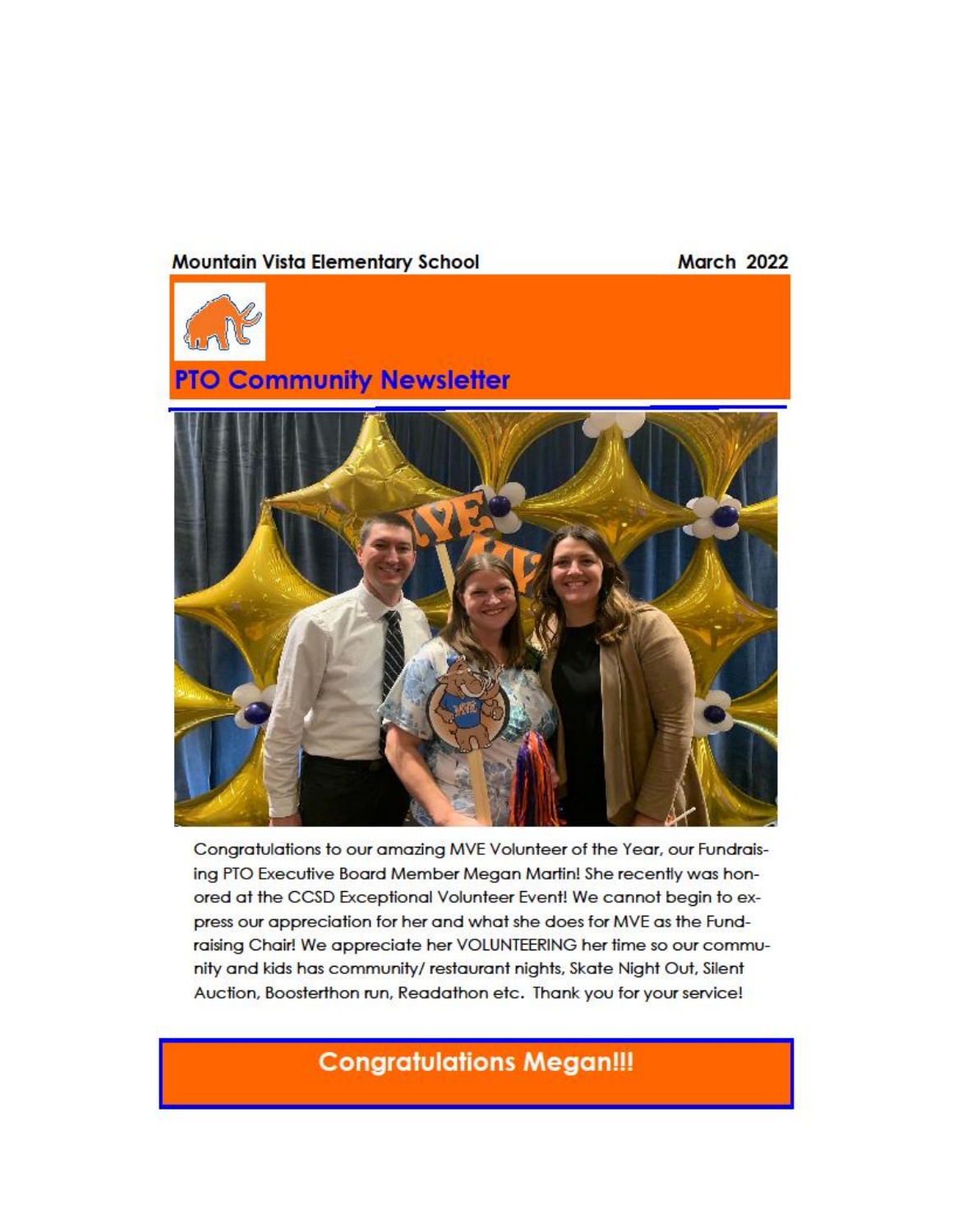#### **Mountain Vista Elementary School**

### **March 2022**



have built my business by providing exceptional negotiation skills and have a passion for helping people. I provide first-class service to everyone from first fime buyers to seasoned investors. It you are buying or selling a bome or colous about the local market, I am bene to help. As an agent and your neighbor I would love to offer my support and services.

Call me today at (720) 217-7198<br>https://malalka-white.remax.com/

# **Thank you STOMP Supporters!!!**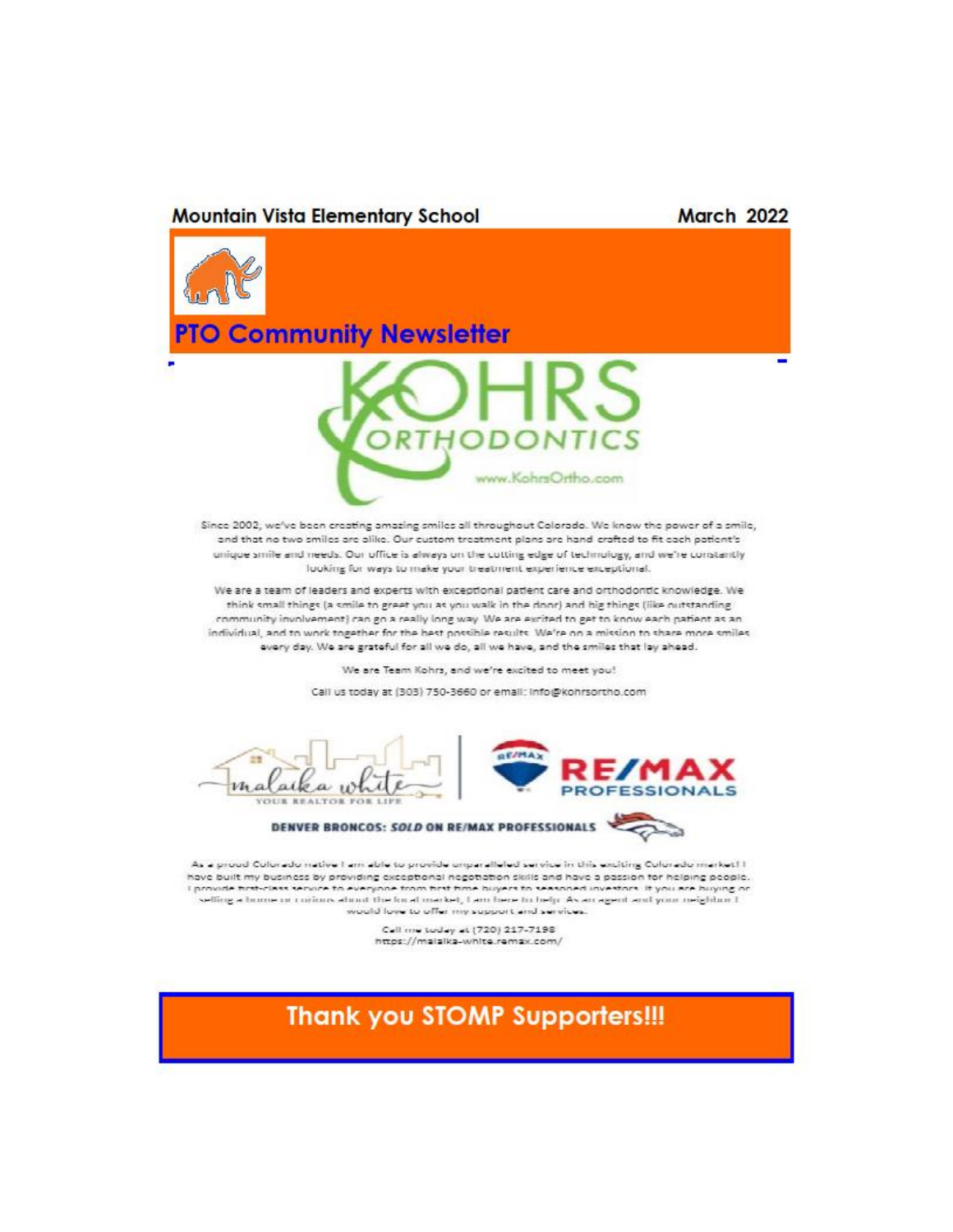

(See next page for positions and duties)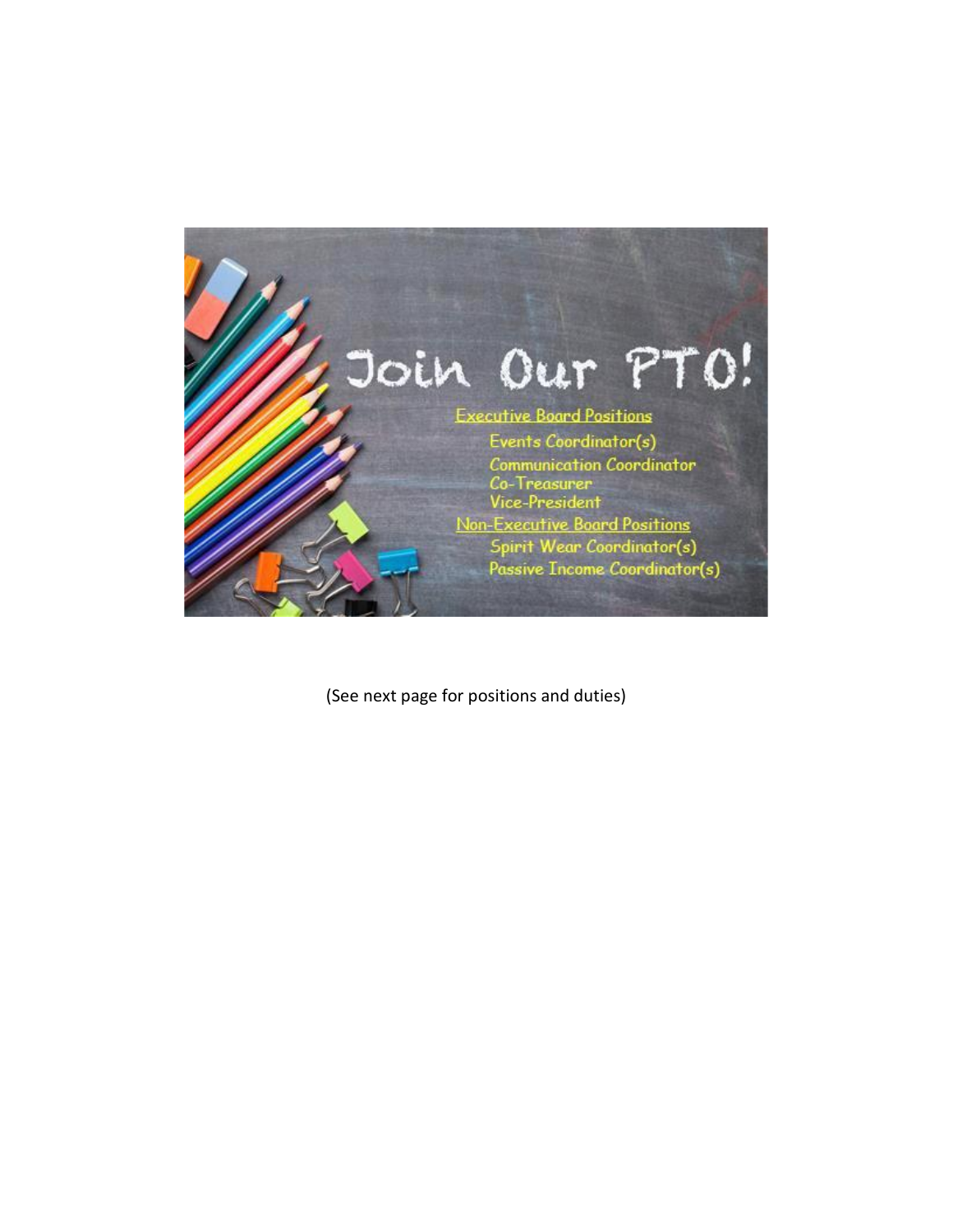# **Executive Board Positions – two-year terms**

Vice-President

- Call and preside at meetings when the President is not in attendance
- Work with the Board to appoint chairpersons of committees
- Review monthly financial statements with the Treasurer
- Attend District functions when available
- Sign checks when needed

Communications Coordinator

- Responsible for any communications from the PTO to the community and staff about PTO events and other related PTO communications
- Creates the monthly newsletter and social media posts
- Responds to emails and messages
- Aids in creating and distributing PTO flyers

Community Event Coordinator(s) - can be 2 people

- Oversees and coordinates the PTO activities
- May appoint chairpersons to special committees
- Assist in recruiting volunteers

### Co-Treasurer

- Assists Treasurer with receiving, depositing, and dispersing PTO funds
- Assists Treasurer with maintain accurate financial records
- Assists Treasurer with monthly financial statements
- Takes over as Treasurer with Treasurer term complete

## Non-Executive Board Positions

Spirit Wear Coordinator(s) – can be more than 1 person

- Duties include but not limited to
- Choosing a vendor to supply MVE Wear
- Maintain inventory and sales
- Design sales flyers and order forms
- Design MVE spirit wear
- Determine sales opportunities and solicit volunteers to help staff Spirit Wear sales during these events
- Reports to Executive Board

Passive Income Coordinator(s) – can be more than 1 person

- Collect and advertise for passive income opportunities
- Such as Box Tops & Longmont Dairy milk tops